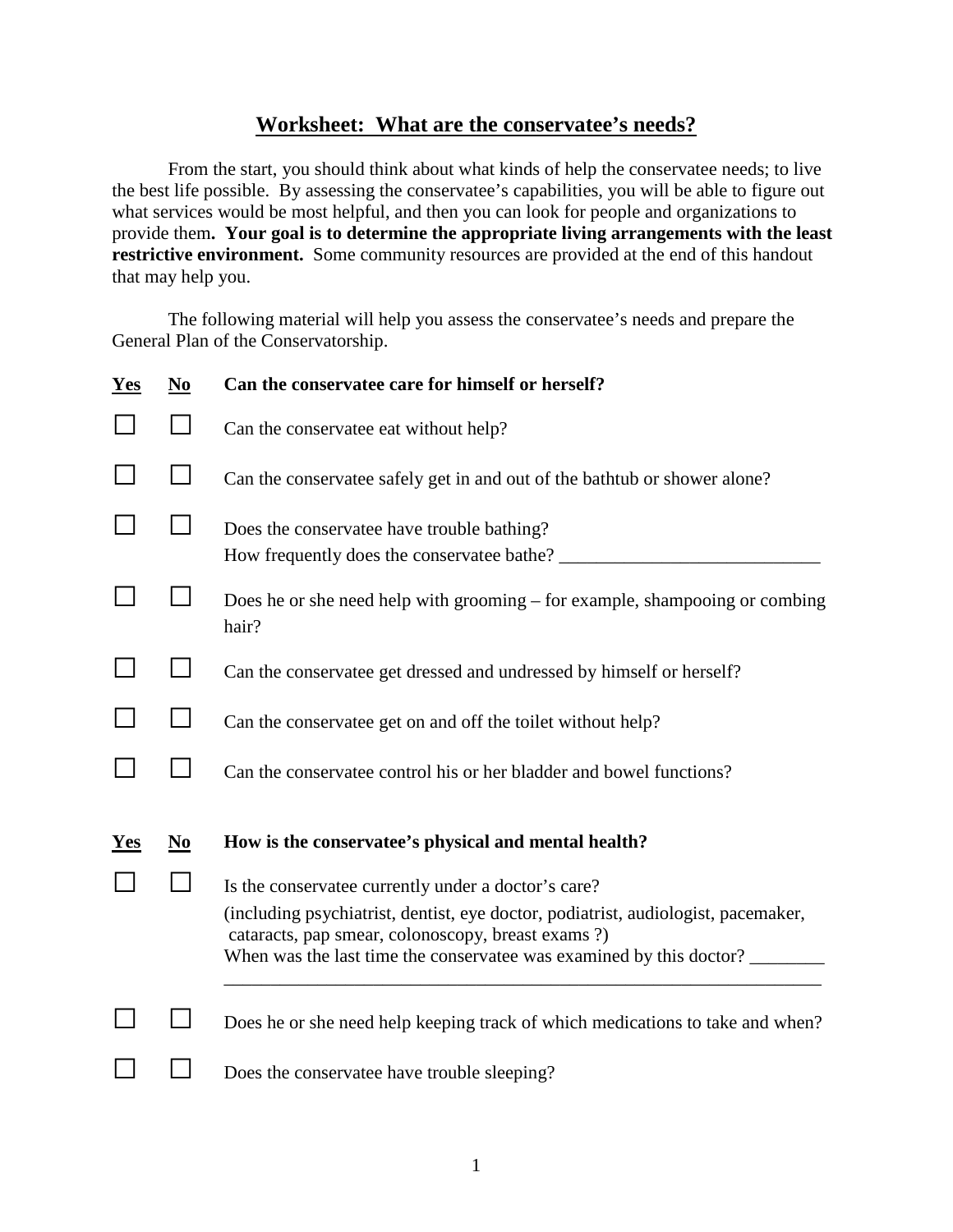| <u>Yes</u> | $\underline{\mathbf{N}\mathbf{0}}$ | Has the conservate lost his or her appetite?                                                                                                                |  |  |
|------------|------------------------------------|-------------------------------------------------------------------------------------------------------------------------------------------------------------|--|--|
|            |                                    | Has he or she lost interest in pleasurable activities?                                                                                                      |  |  |
|            | $\blacksquare$                     | Has the conservatee expressed a wish to die?                                                                                                                |  |  |
|            |                                    | Does the conservate have strong beliefs that aren't realistic – for example, that<br>someone is trying to harm him or her?                                  |  |  |
| <b>Yes</b> | $\underline{\mathbf{N}\mathbf{0}}$ | How is the conservatee's memory?                                                                                                                            |  |  |
|            |                                    | Does the conservate wander or get lost?                                                                                                                     |  |  |
|            |                                    | Does he or she know the date and time of day?                                                                                                               |  |  |
|            |                                    | Is the conservate sometimes confused about where or who he or she is?                                                                                       |  |  |
|            | $\blacksquare$                     | Does the conservatee sometimes fail to recognize people he or she knows well?                                                                               |  |  |
|            |                                    | Is the conservate forgetful – for example, does he or she leave the oven on?                                                                                |  |  |
| <u>Yes</u> | $\underline{\mathbf{N}\mathbf{o}}$ | Can the conservatee manage his or her household?                                                                                                            |  |  |
|            |                                    | Is the conservate able to fix his or her own meals?                                                                                                         |  |  |
|            |                                    | If so, is the conservate willing to do so?                                                                                                                  |  |  |
|            |                                    | Can he or she do the laundry?                                                                                                                               |  |  |
| <u>Yes</u> | $\underline{\mathbf{N}\mathbf{0}}$ | Can the conservatee manage his or her finances?                                                                                                             |  |  |
|            |                                    | Can the conservatee balance a checkbook?                                                                                                                    |  |  |
|            |                                    | Does the conservate emake reasonable, sensible decisions that are in his or her<br>best interests – for example, does the conservate give away valuables to |  |  |

strangers or inappropriate people?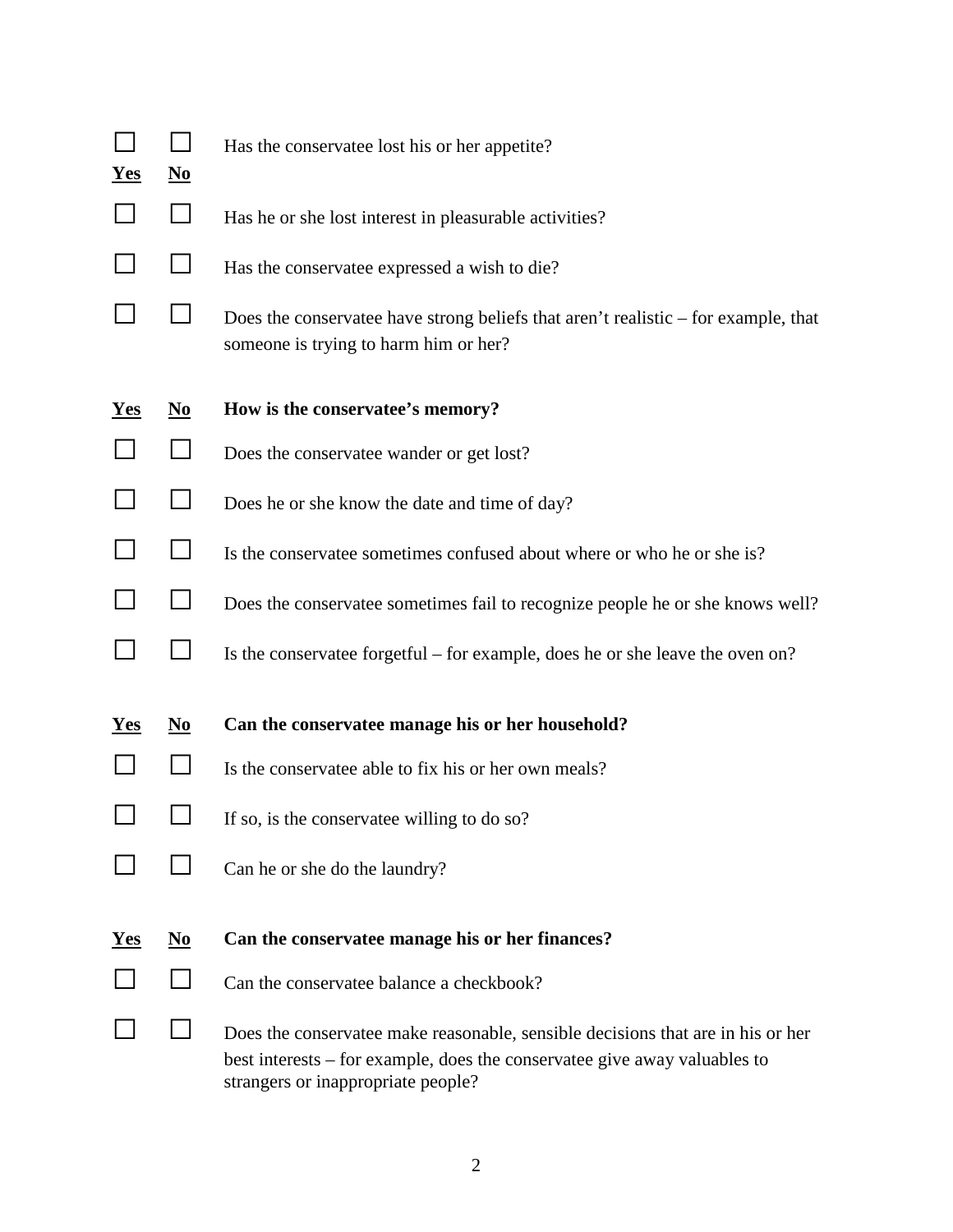| <b>Yes</b> | $\underline{\mathbf{N}\mathbf{0}}$ | Can the conservatee get around by himself or herself?                                                                                                                          |  |  |
|------------|------------------------------------|--------------------------------------------------------------------------------------------------------------------------------------------------------------------------------|--|--|
|            | $\mathsf{L}$                       | When walking, is the conservatee steady on his or her feet?                                                                                                                    |  |  |
|            |                                    | Can the conservatee shop for groceries and other items?                                                                                                                        |  |  |
|            | $\Box$                             | If so, is transportation available?                                                                                                                                            |  |  |
|            | $\Box$                             | Has the conservatee fallen?                                                                                                                                                    |  |  |
|            |                                    | Does he or she fall frequently?                                                                                                                                                |  |  |
|            |                                    | Does the conservate need equipment to get around?                                                                                                                              |  |  |
|            | $\mathsf{L}$                       | a cane?                                                                                                                                                                        |  |  |
|            |                                    | a walker?                                                                                                                                                                      |  |  |
|            |                                    | a wheelchair?                                                                                                                                                                  |  |  |
|            | $\perp$                            | Can he or she get out of bed and into a chair without help?                                                                                                                    |  |  |
| <u>Yes</u> | $\underline{\mathbf{N}\mathbf{0}}$ | Does the conservatee have contact with other people?                                                                                                                           |  |  |
|            |                                    | Do friends, neighbors, or relatives visit the conservatee frequently?                                                                                                          |  |  |
|            |                                    | Has he or she expressed an interest in participating in group activities such as<br>meals, games, and other events at a Senior Center, church or other Day center?             |  |  |
| <b>Yes</b> | $\underline{\mathbf{N}\mathbf{0}}$ | Is the conservatee in any danger?                                                                                                                                              |  |  |
|            |                                    | Does the conservatee's home have safety hazards such as broken steps, loose<br>throw rugs, poor lighting, a staircase without rails, or bathrooms without<br>safety/grab bars. |  |  |
|            |                                    | If the conservate drives, does he or she drive safely and able to find the keys?                                                                                               |  |  |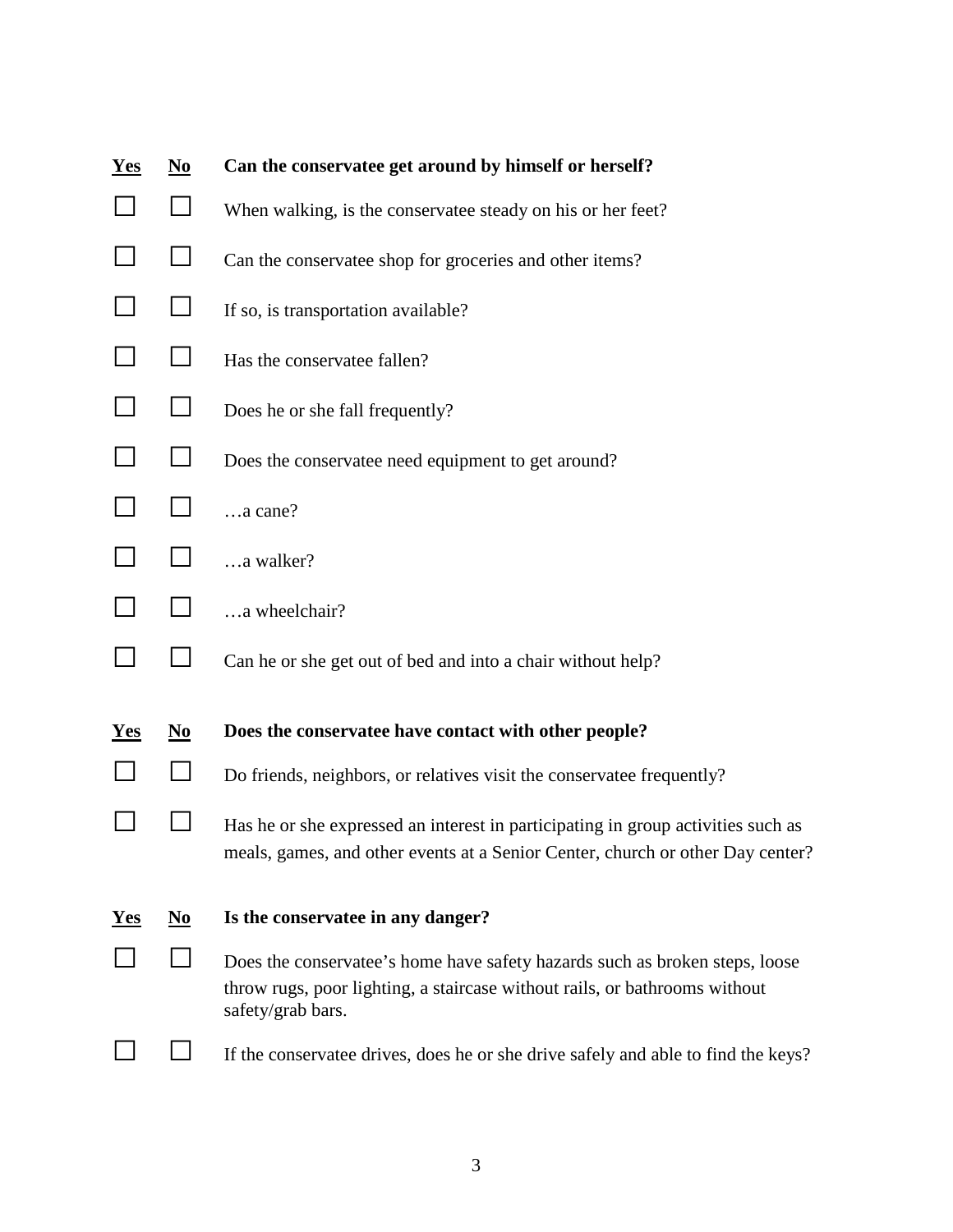| Yes |                                                                                                                                 |
|-----|---------------------------------------------------------------------------------------------------------------------------------|
|     | Has the conservate ever become violent or threatening to himself or herself, or to<br>others?                                   |
|     | If so, how often and under what circumstances?                                                                                  |
|     |                                                                                                                                 |
|     | Does the conservate have hallucinations?                                                                                        |
|     | Is there evidence that anyone is threatening to steal from the conservate or harm<br>him or her in any way or unduly influence? |

See the worksheet **Summary** on the next page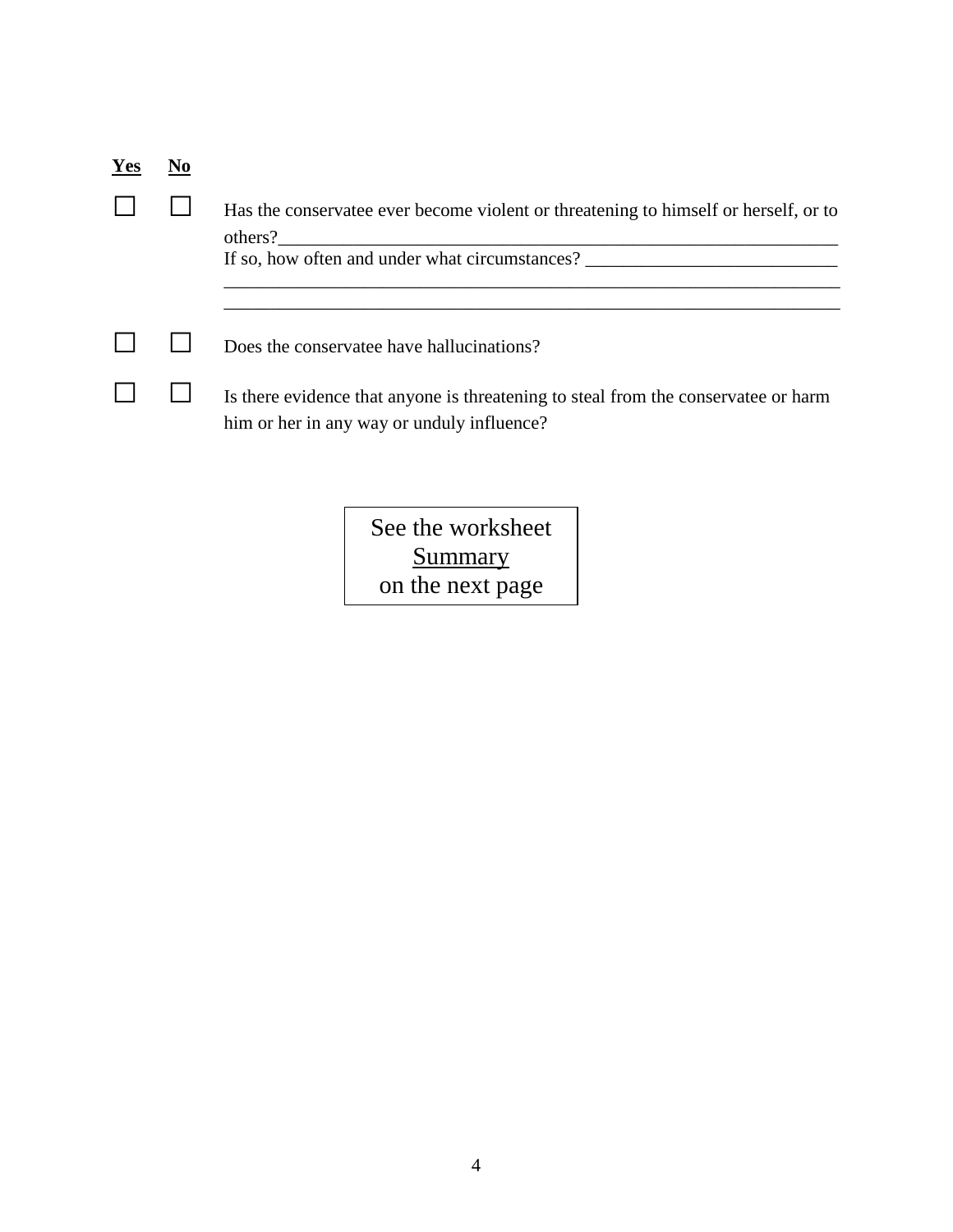## **Worksheet: What are the conservatee's needs?**

## **SUMMARY**

| <b>Conservatee</b><br>can do it alone | <b>Conservatee</b><br>needs help | <b>Activity</b>                                               |
|---------------------------------------|----------------------------------|---------------------------------------------------------------|
|                                       |                                  | Move around                                                   |
|                                       |                                  | <b>Bathe</b>                                                  |
|                                       |                                  | Dress/groom                                                   |
|                                       |                                  | Use the toilet                                                |
|                                       |                                  | Change disposable underpants, if unable to control<br>bladder |
|                                       |                                  | Take medications                                              |
|                                       |                                  | Prepare meals                                                 |
|                                       |                                  | Shop for groceries                                            |
|                                       |                                  | Shop for clothes                                              |
|                                       |                                  | Clean the house                                               |
|                                       |                                  | Do laundry                                                    |
|                                       |                                  | Use the phone, remember to dial 911                           |
|                                       |                                  | Use transportation services                                   |
|                                       |                                  | Pay bills/manage money                                        |